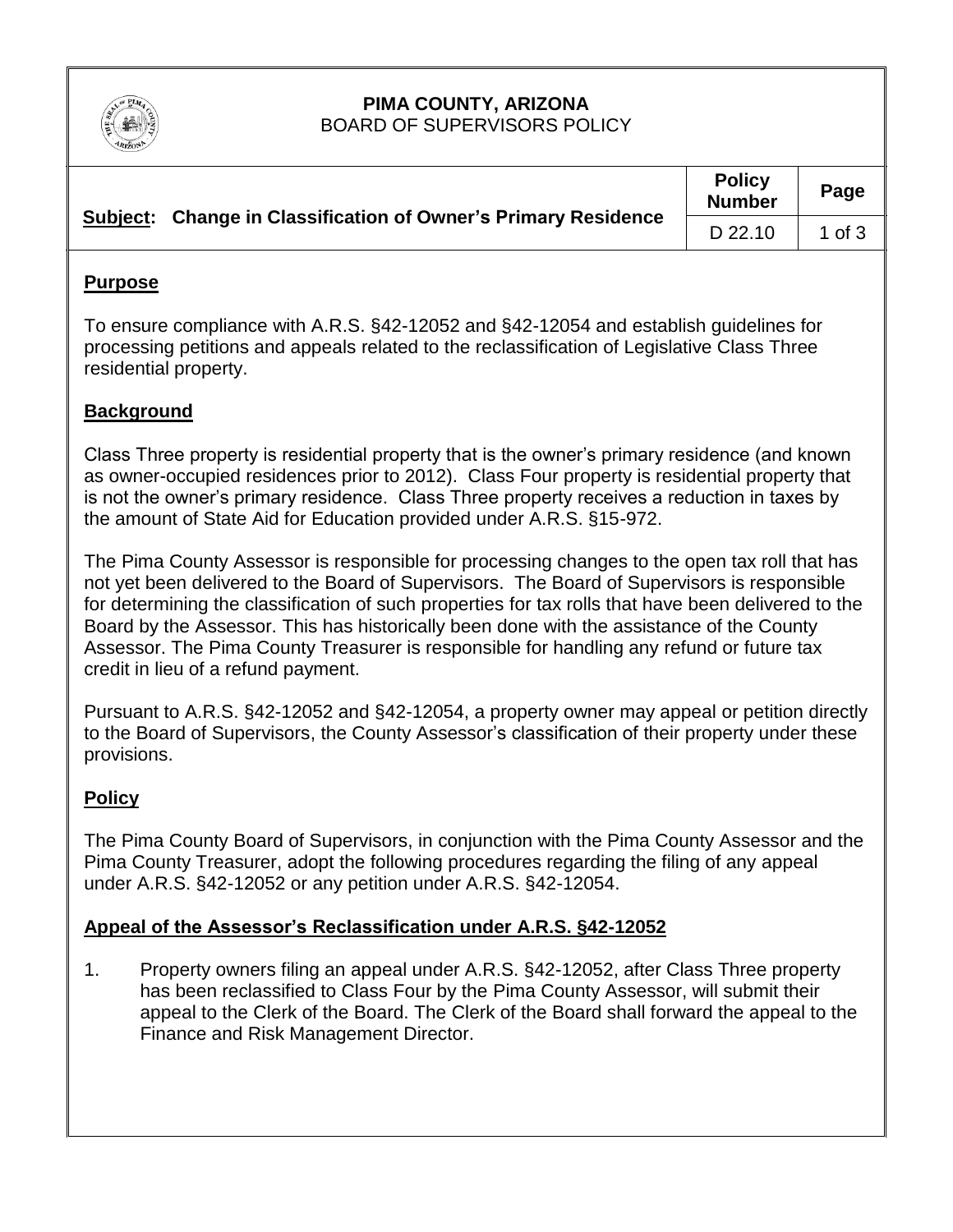

#### **PIMA COUNTY, ARIZONA** BOARD OF SUPERVISORS POLICY

|  | Subject: Change in Classification of Owner-Occupied Residence | <b>Policy</b><br><b>Number</b> | Page   |
|--|---------------------------------------------------------------|--------------------------------|--------|
|  |                                                               | D 22.10                        | 2 of 3 |

- 2. The Board of Supervisors designates the Finance and Risk Management Director as the Review Officer who shall consider the merits of the property owner's appeal and either uphold the Assessor's decision or reclassify the property to Class Three. The Review Officer shall provide written notification of the decision to the property owner, Assessor and Treasurer.
- 3. The property owner may appeal the decision of the Review Officer to the Board of Supervisors.
- 4. The Finance and Risk Management Director shall report all appeal decisions to the Board of Supervisors quarterly.

# **Petition under A.R.S. §42-12054 to reclassify property when tax roll has been delivered to the Board of Supervisors**

- 1. Property owners filing a petition under A.R.S. §42-12054 will submit their petition to the Clerk of the Board. The Clerk of the Board shall forward the appeal to the Finance and Risk Management Director.
- 2. The Board of Supervisors designates the Finance and Risk Management Director as the Review Officer who shall consider the merits of the property owner's petition and determine whether the property should be designated Class Three property. The Review Officer shall provide written notification of the decision to the property owner, Assessor, and Arizona Department of Revenue.
- 3. The property owner, Assessor and the Arizona Department of Revenue may appeal the decision of the Review Officer to the Board of Supervisors.
- 4. The Finance and Risk Management Director shall report all petition decisions to the Board of Supervisors quarterly.
- 5. Any decision which designates a property as a Class Three by the Review Officer shall be provided in writing to the Pima County Treasurer. A.R.S. §42-12054(G), states that the Treasurer may issue a future tax credit in lieu of a refund payment if the tax credit is endorsed by the Board of Supervisors. The Board of Supervisors delegates the decision to issue a refund or to issue a future tax credit to the Pima County Treasurer under this provision.